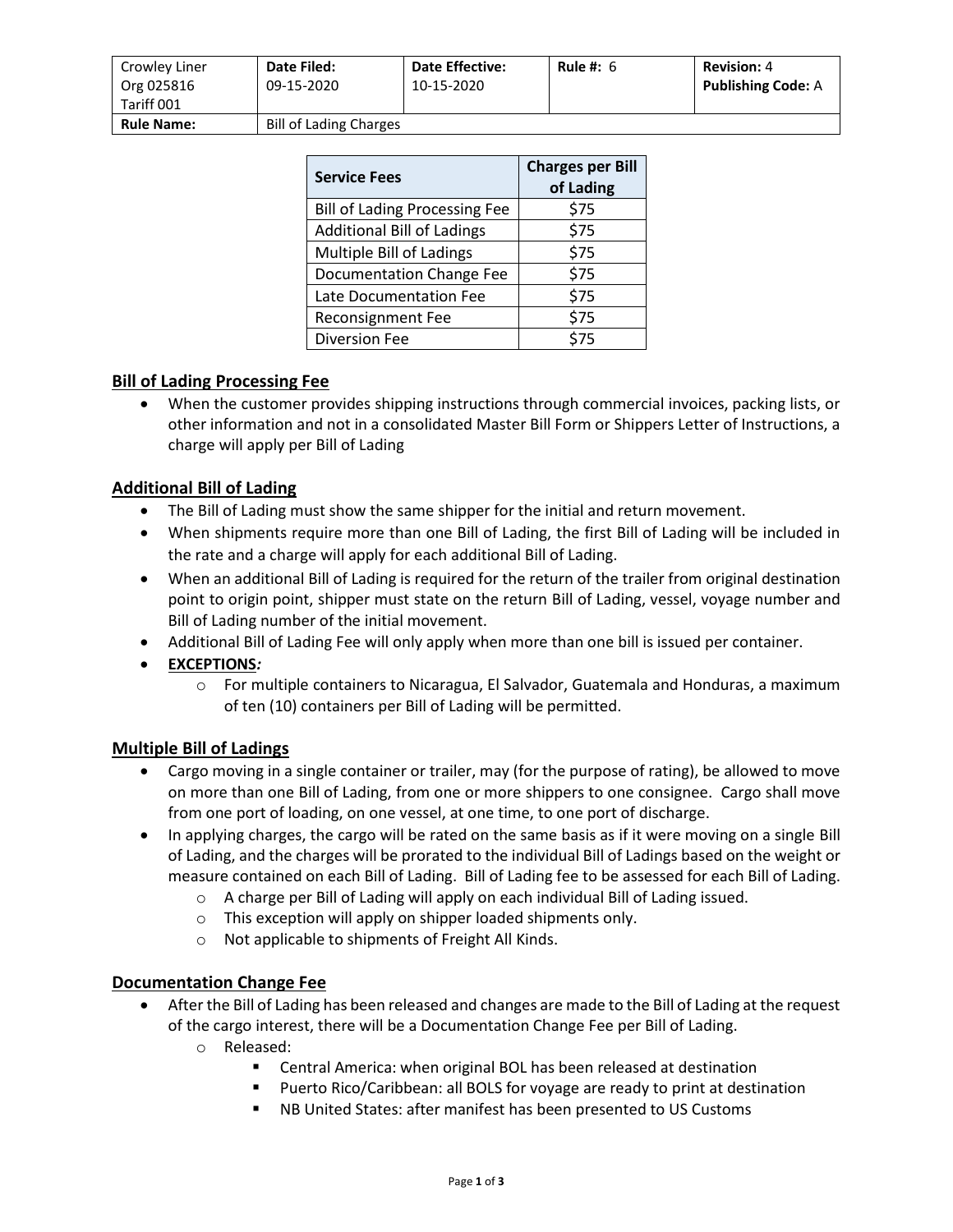| Crowley Liner<br>Org 025816<br>Tariff 001 | Date Filed:<br>09-15-2020     | <b>Date Effective:</b><br>10-15-2020 | Rule #: $6$ | <b>Revision: 4</b><br><b>Publishing Code: A</b> |
|-------------------------------------------|-------------------------------|--------------------------------------|-------------|-------------------------------------------------|
| <b>Rule Name:</b>                         | <b>Bill of Lading Charges</b> |                                      |             |                                                 |

- Charge will apply on all cargo imported or exported to/from the United States.
- If change to a document is due to a diversion or reconsignment this rule is not applicable.

## • **EXCEPTIONS:**

- o Charge will not apply when commodity is used vehicles moving into the Dominican Republic.
	- o Charge will not apply on Northbound shipments from the Dominican Republic.
	- o Charge will not apply on first bill correction for Apparel and Refrigerated Cargo from Dominican Republic, Costa Rica, El Salvador, Guatemala, Haiti, Honduras, Nicaragua, and Panama.

## **Late Documentation Fee**

- When documents are received from cargo interest after documentation cut off time, a charge per Bill of Lading will apply.
	- o *Exception: Late Documentation Fee does not apply for Personal Owned Vehicles (POV) exported from San Juan, Puerto Rico.*
- If the ITN (Internal Transaction Number) is received after the documentation cut-off, causing cargo to miss the sailing a \$150 per Container charge will be assessed on the Bill of Lading.
- Any demurrage charges incurred as a result will also be applicable.

#### **Reconsignment/ Diversion Fee**

- Reconsignment is a change in the name or address of the Consignee, Order Party, or both, which does not involve a change in the port of physical destination under the contract of carriage.
- A request for the reconsignment or diversion of a shipment to effect a change in the name or address of a Consignor or Consignee, a change in the destination or place of delivery will be accepted subject to the following provisions:
	- o **CONDITIONS:**
		- Request for reconsignment or diversion must be made in writing to water carrier and the water carrier must be satisfied that the party making the request has the authority to do so. Conditional or qualified request for reconsignment or diversion will only be accomplished if shipment is in water carrier's possession. Reconsigment will not be billed for changes in the name or address of a consignor or consignee when corrections are made prior to the release of the bill(s) of lading.
		- A shipment which has been tendered for delivery may not thereafter be reconsigned or diverted but may be reshipped. A shipment may not be reconsigned, diverted, or reshipped in violation of an embargo.
		- Only entire shipments (not portions of shipments) may be reconsigned or diverted.
		- Carrier will make diligent efforts to execute valid reconsignment or diversion orders, but will not be responsible if, despite such efforts, reconsignments or diversion is not affected.
		- Reconsignment or diversion in Puerto Rico, Virgin, Leeward or Winward Islands will be permitted only on shipments where the new destination or point of delivery is within the same basing point as the original billed destination or point of delivery. Requests to reconsign or divert shipments to destinations or points